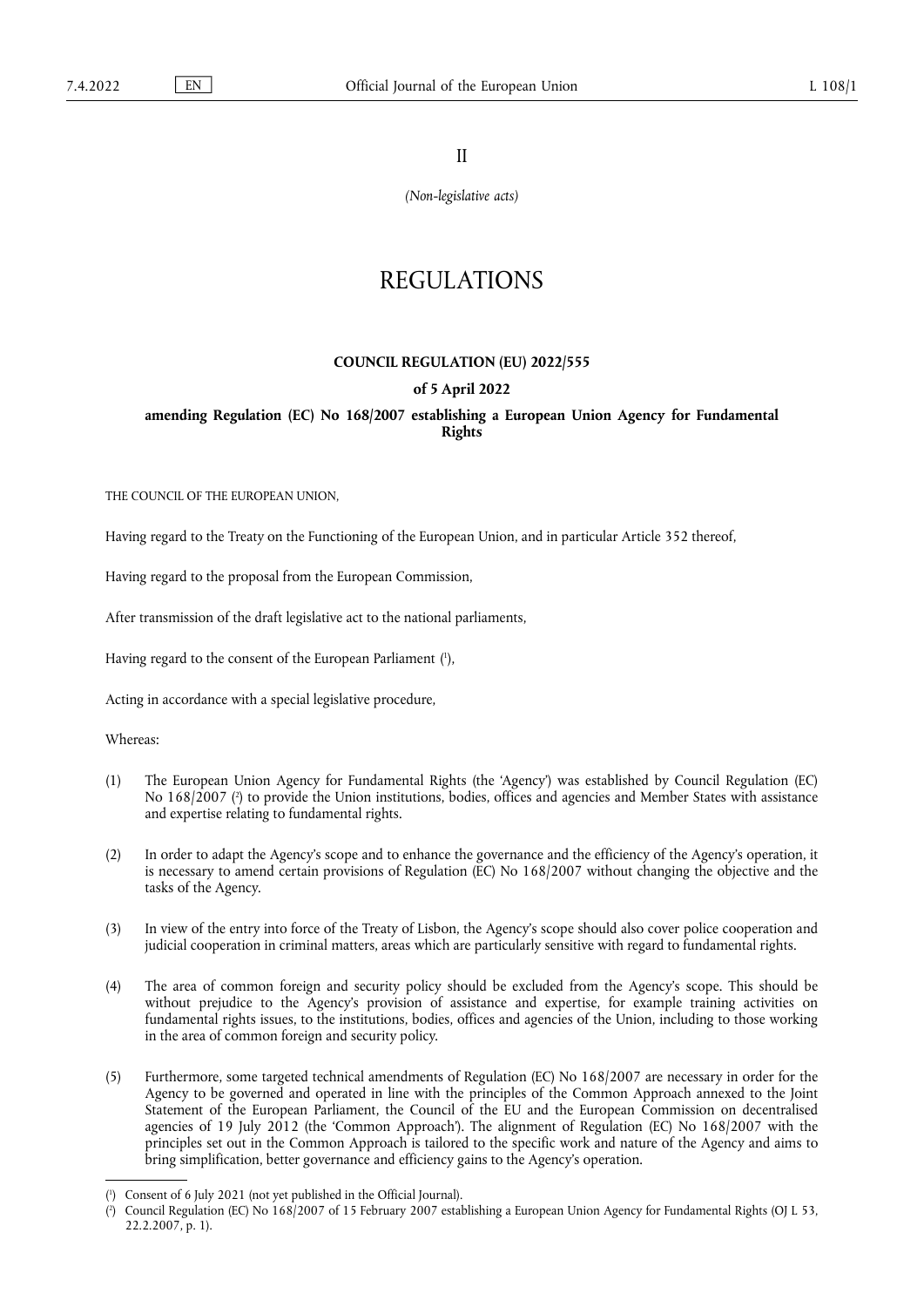- <span id="page-1-3"></span><span id="page-1-2"></span>(6) The definition of the areas of activity of the Agency should be based on the Agency's programming document alone. The current approach of setting in parallel a broad thematic Multiannual Framework every five years should be discontinued, as it has been made redundant by the programming document that the Agency has adopted annually since 2017, to conform with Commission Delegated Regulation [\(](#page-1-0)EU) No 1271/2013 ('), succeeded by Commission Delegated Regulation (EU) 2019/715 [\(](#page-1-1) 4 ). Based on the Union policy agenda and on stakeholders' needs, the programming document clearly sets out the areas and specific projects on which the Agency is to work. This should enable the Agency to plan its work and thematic focus over time and to adapt it annually to emerging priorities.
- (7) The Agency should submit its draft programming document to the European Parliament, the Council and the Commission as well as to the national liaison officers and to the Scientific Committee by 31 January each year. The purpose is for the Agency, while carrying out its tasks in full independence, to draw inspiration from discussions or opinions on such draft programming document in order to design the most relevant work programme to support the Union and the Member States by providing assistance and expertise relating to fundamental rights.
- (8) In order to ensure smooth communication between the Agency and the Member States, the Agency and the national liaison officers should work together in a spirit of mutual and close cooperation. This cooperation should be without prejudice to the Agency's independence.
- (9) To ensure better governance and functioning of the Agency's Management Board, a number of provisions in Regulation (EC) No 168/2007 should be amended.
- (10) Given the important role of the Management Board, its members should be independent and have sound knowledge in the fundamental rights area as well as appropriate management experience, including administrative and budgetary skills.
- (11) It should also be clarified that, while Management Board members' and alternate members' terms cannot be renewed consecutively, it should be possible to reappoint a former member or alternate member for one more nonconsecutive term. If, on the one hand, not allowing consecutive renewals is justified to ensure their independence, on the other hand, allowing a reappointment for one more non-consecutive term would make it easier for Member States to appoint suitable members meeting all the requirements.
- (12) With regard to the replacement of Management Board members or alternate members, it should be clarified that in all cases of termination of the term of office before the expiry of the five-year period, not only in case of loss of independence, but also in other cases such as in case of resignation or death, the new member's or alternate member's term will complete his or her predecessor's five-year term, unless the remaining term is less than two years, in which case a new five-year term may run afresh.
- (13) To align with the situation within the Union institutions, the Agency's Management Board should be given the powers of the appointing authority. Except for the appointment of the Director, those powers should be delegated to the Director. The Management Board should exercise appointing authority powers regarding staff of the Agency in exceptional circumstances only.
- (14) To avoid stalemates and simplify the voting proceedings for the election of the Executive Board members, it should be provided that the Management Board elects them by a majority of the members of the Management Board with voting rights.
- (15) To further align Regulation (EC) No 168/2007 with the Common Approach and strengthen the Management Board's capacity to supervise the administrative, operational and budgetary management of the Agency, it is necessary to attribute additional tasks to the Management Board and to further specify the tasks attributed to the Executive Board. The additional tasks of the Management Board should include adopting a security strategy, including rules on the exchange of EU classified information, a communication strategy, and rules for the prevention and

<span id="page-1-0"></span>[<sup>\(</sup>](#page-1-2) 3 ) Commission Delegated Regulation (EU) No 1271/2013 of 30 September 2013 on the framework financial regulation for the bodies referred to in Article 208 of Regulation (EU, Euratom) No 966/2012 of the European Parliament and of the Council (OJ L 328, 7.12.2013, p. 42).

<span id="page-1-1"></span>[<sup>\(</sup>](#page-1-3) 4 ) Commission Delegated Regulation (EU) 2019/715 of 18 December 2018 on the framework financial regulation for the bodies set up under the TFEU and Euratom Treaty and referred to in Article 70 of Regulation (EU, Euratom) 2018/1046 of the European Parliament and of the Council (OJ L 122, 10.5.2019, p. 1).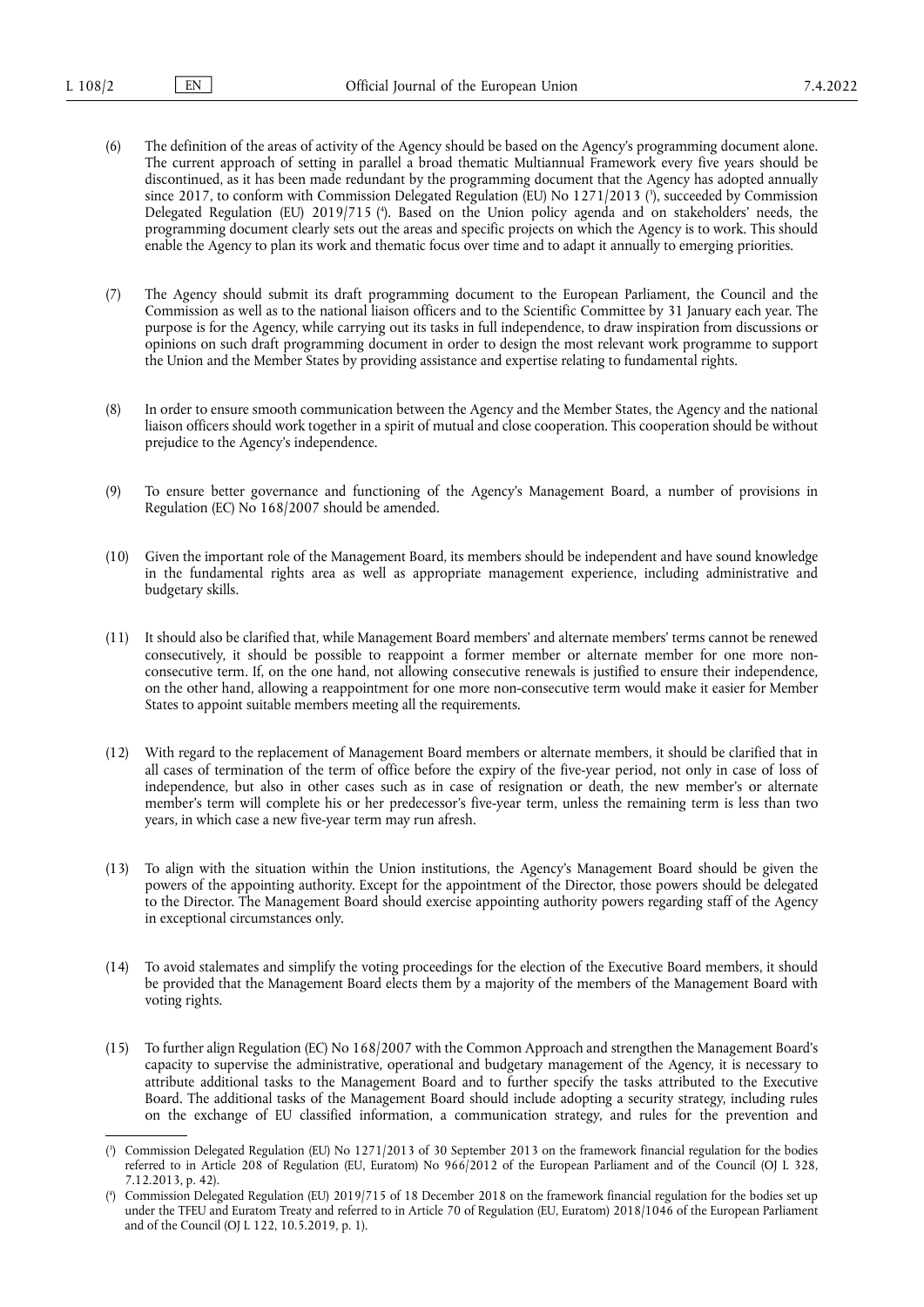management of conflicts of interest in respect of its members and of those of the Scientific Committee. It should be made clear that the Executive Board's task to supervise the preparatory work for the decisions to be adopted by the Management Board entail scrutinising budgetary and human resources matters. In addition, the Executive Board should be tasked with adopting the anti-fraud strategy prepared by the Director and ensuring adequate follow-up to audit findings and to investigations of the European Anti-Fraud Office (OLAF) or of the European Public Prosecutor's Office (EPPO). Moreover, it should be provided that, where necessary, in case of urgency, the Executive Board may take provisional decisions on behalf of the Management Board.

- (16) In order to simplify the existing procedure of replacing the members of the Scientific Committee, the Management Board should be allowed to appoint the person next in line on the reserve list for the remaining term of office where a member needs to be replaced before the end of his or her term.
- (17) Given the very selective appointment procedure and the fact that the number of candidates potentially meeting the selection criteria is often low, the term of office of the Agency's Director should be extendable once for up to five years, taking into account in particular his or her performance and the Agency's duties and requirements in the coming years. Moreover, given the importance of the position and the thorough procedure which involves the European Parliament, the Council and the Commission, such procedure should start in the course of the 12 months preceding the end of the Director's term.
- (18) Furthermore, to enhance the stability of the Director's mandate and hence that of the Agency's operation, the majority required to propose his or her dismissal should be raised from the current one third to a two-thirds majority of the members of the Management Board. Finally, to specify the Director's overall responsibility for the administrative management of the Agency, it should be provided that it is the Director's responsibility to implement the decisions adopted by the Management Board, to prepare an anti-fraud strategy for the Agency, and to prepare an action plan to follow up on internal or external audit reports and OLAF or EPPO's investigations.
- (19) To align Regulation (EC) No 168/2007 with the Common Approach it is necessary to provide that the Commission should commission the evaluation of the Agency every five years.
- (20) Regulation (EC) No 168/2007 should therefore be amended accordingly,

HAS ADOPTED THIS REGULATION:

#### *Article 1*

#### **Amendments to Regulation (EC) No 168/2007**

Regulation (EC) No 168/2007 is amended as follows:

(1) Article 2 is replaced by the following:

'*Article 2*

## **Objective**

The objective of the Agency shall be to provide the relevant Union institutions, bodies, offices and agencies and the Member States when implementing Union law with assistance and expertise relating to fundamental rights in order to support them when they take measures or formulate courses of action within their respective spheres of competence to fully respect fundamental rights.';

(2) Article 3 is replaced by the following:

'*Article 3*

#### **Scope**

1. The Agency shall carry out its tasks for the purpose of meeting the objective set out in Article 2 within the competences of the Union.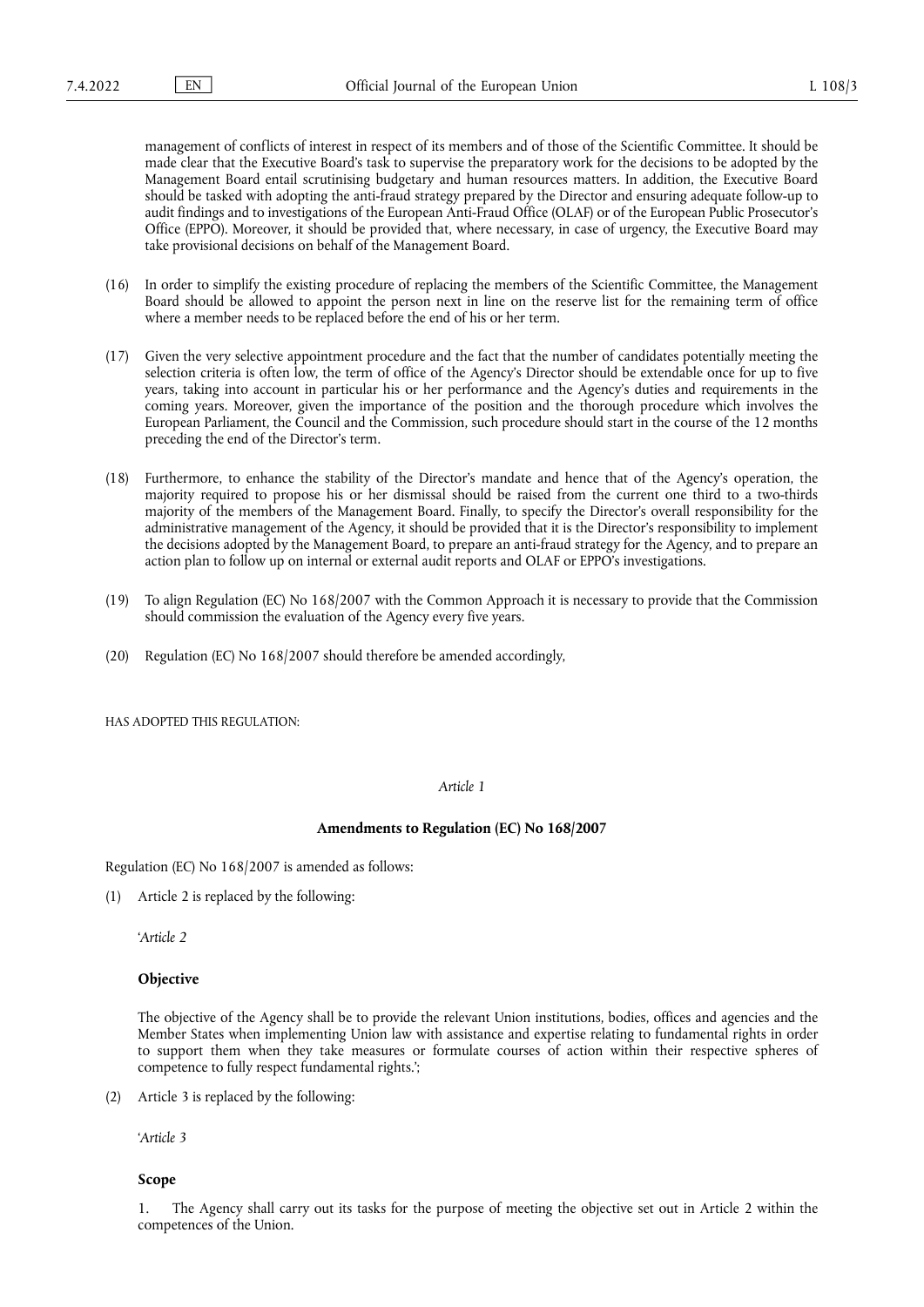2. In carrying out its tasks, the Agency shall refer to fundamental rights as referred to in Article 6 of the Treaty on European Union (TEU).

3. The Agency shall deal with fundamental rights issues in the Union and the Member States when implementing Union law, except for Union or Member States' acts or activities in relation with or in the framework of the common foreign and security policy.';

- (3) Article 4 is amended as follows:
	- (a) paragraph 1 is amended as follows:
		- (i) point (a) is replaced by the following:
			- '(a) collect, record, analyse and disseminate relevant, objective, reliable and comparable information and data, including results from research and monitoring communicated to it by Member States, Union institutions, bodies, offices and agencies, research centres, national bodies, non-governmental organisations, third countries and international organisations, in particular by the competent bodies of the Council of Europe;';
		- (ii) points (c) and (d) are replaced by the following:
			- '(c) carry out, cooperate with or encourage scientific research and surveys, preparatory studies and feasibility studies, including, where appropriate and compatible with its priorities and its annual and multiannual work programmes, at the request of the European Parliament, the Council or the Commission;
			- (d) formulate and publish conclusions and opinions on specific thematic topics, for the Union institutions and the Member States when implementing Union law, either on its own initiative or at the request of the European Parliament, the Council or the Commission;';
	- (b) paragraph 2 is replaced by the following:

'2. The conclusions, opinions and reports referred to in paragraph 1 may concern proposals from the Commission under Article 293 of the Treaty on the Functioning of the European Union (TFEU) or positions taken by the institutions in the course of legislative procedures only where a request by the respective institution has been made in accordance with paragraph 1, point (d). They shall not deal with the legality of acts within the meaning of Article 263 TFEU or with the question of whether a Member State has failed to fulfil an obligation under the Treaties within the meaning of Article 258 TFEU.';

(c) the following paragraphs are added:

'3. The Scientific Committee shall be consulted before adoption of the report referred to in paragraph 1, point (e);

4. The Agency shall submit the reports referred to in paragraph 1, points (e) and (g) no later than 15 June each year to the European Parliament, the Council, the Commission, the Court of Auditors, the European Economic and Social Committee and the Committee of the Regions.';

(4) Article 5 is replaced by the following:

'*Article 5*

## **Areas of activity**

The Agency shall carry out its tasks on the basis of its annual and multiannual work programmes, which shall be in accordance with the available financial and human resources. This shall be without prejudice to the responses of the Agency to requests from the European Parliament, the Council or the Commission under Article 4(1), points (c) and (d) outside the areas determined by the annual and multiannual work programmes, provided that its financial and human resources so permit.';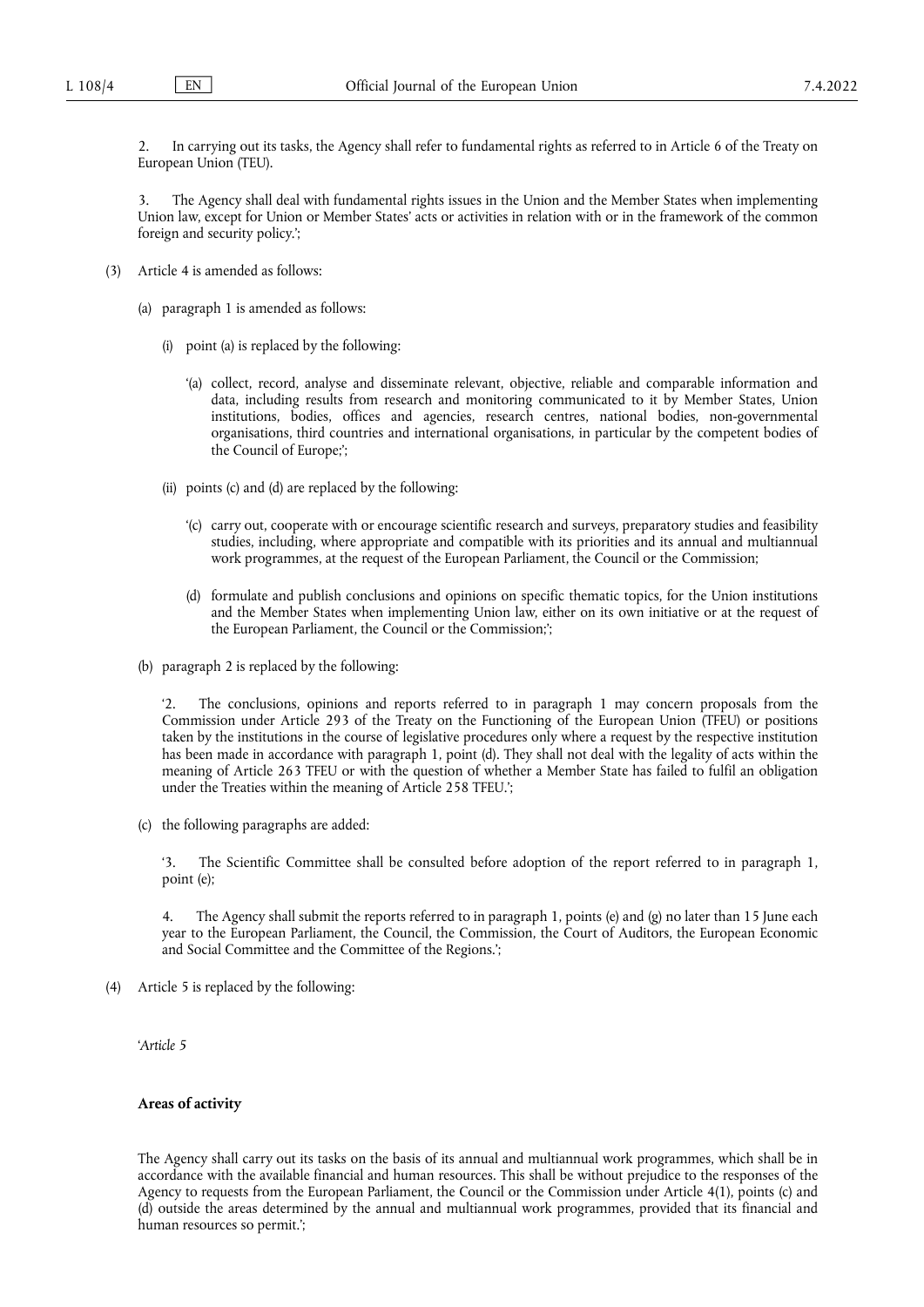(5) the following Article is inserted:

'*Article 5a*

#### **Annual and multiannual programming**

1. Each year the Director shall draw up a draft programming document, containing in particular the annual and multiannual work programmes, in accordance with Article 32 of Commission Delegated Regulation (EU) 2019/715 [\(\\*\).](#page-4-0)

2. The Director shall submit the draft programming document to the Management Board. The Director shall submit the draft programming document to the European Parliament, the Council and the Commission no later than 31 January each year, as endorsed by the Management Board. In the Council, the competent preparatory body shall discuss the draft multiannual work programme and may invite the Agency to present that draft.

3. The Director shall also submit the draft programming document to the national liaison officers referred to in Article 8(1) and to the Scientific Committee no later than 31 January each year with a view to allowing the relevant Member States and the Scientific Committee to issue their opinions on the draft.

4. In light of the outcome of the discussion within the competent Council preparatory body and of the opinions received from the Commission, the Member States and the Scientific Committee, the Director shall submit the draft programming document to the Management Board for adoption. The Director shall submit the adopted programming document to the European Parliament, the Council, the Commission and the national liaison officers referred to in Article 8(1).

- <span id="page-4-0"></span>(\*) Commission Delegated Regulation (EU) 2019/715 of 18 December 2018 on the framework financial regulation for the bodies set up under the TFEU and Euratom Treaty and referred to in Article 70 of Regulation (EU, Euratom) 2018/1046 of the European Parliament and of the Council (OJ L 122, 10.5.2019, p. 1).';
- (6) in Article 6(2), point (a) is replaced by the following:

'(a) Union institutions, bodies, offices and agencies, as well as the bodies, offices and agencies of the Member States;';

(7) Article 7 is replaced by the following:

'*Article 7*

\_\_\_\_\_\_\_\_\_\_\_\_\_

#### **Relations with relevant Union bodies, offices and agencies**

The Agency shall ensure appropriate coordination with relevant Union bodies, offices and agencies. The terms of cooperation shall be laid down in memoranda of understanding where appropriate.';

- (8) Article 8 is amended as follows:
	- (a) paragraph 1 is replaced by the following:
		- '1. Each Member State shall nominate a government official as a national liaison officer.

The national liaison officer shall be the main contact point for the Agency in the Member State.

The Agency and the national liaison officers shall work together in a spirit of mutual and close cooperation.

The Agency shall communicate to the national liaison officers all documents drawn up in accordance with Article 4(1).';

(b) paragraph 3 is replaced by the following:

'3. The administrative arrangements for cooperation pursuant to paragraph 2 shall comply with Union law and shall be adopted by the Management Board on the basis of the draft submitted by the Director after the Commission has delivered an opinion. Where the Commission expresses its disagreement with those arrangements the Management Board shall re-examine and adopt them, with amendments where necessary, by a two-thirds majority of all members.';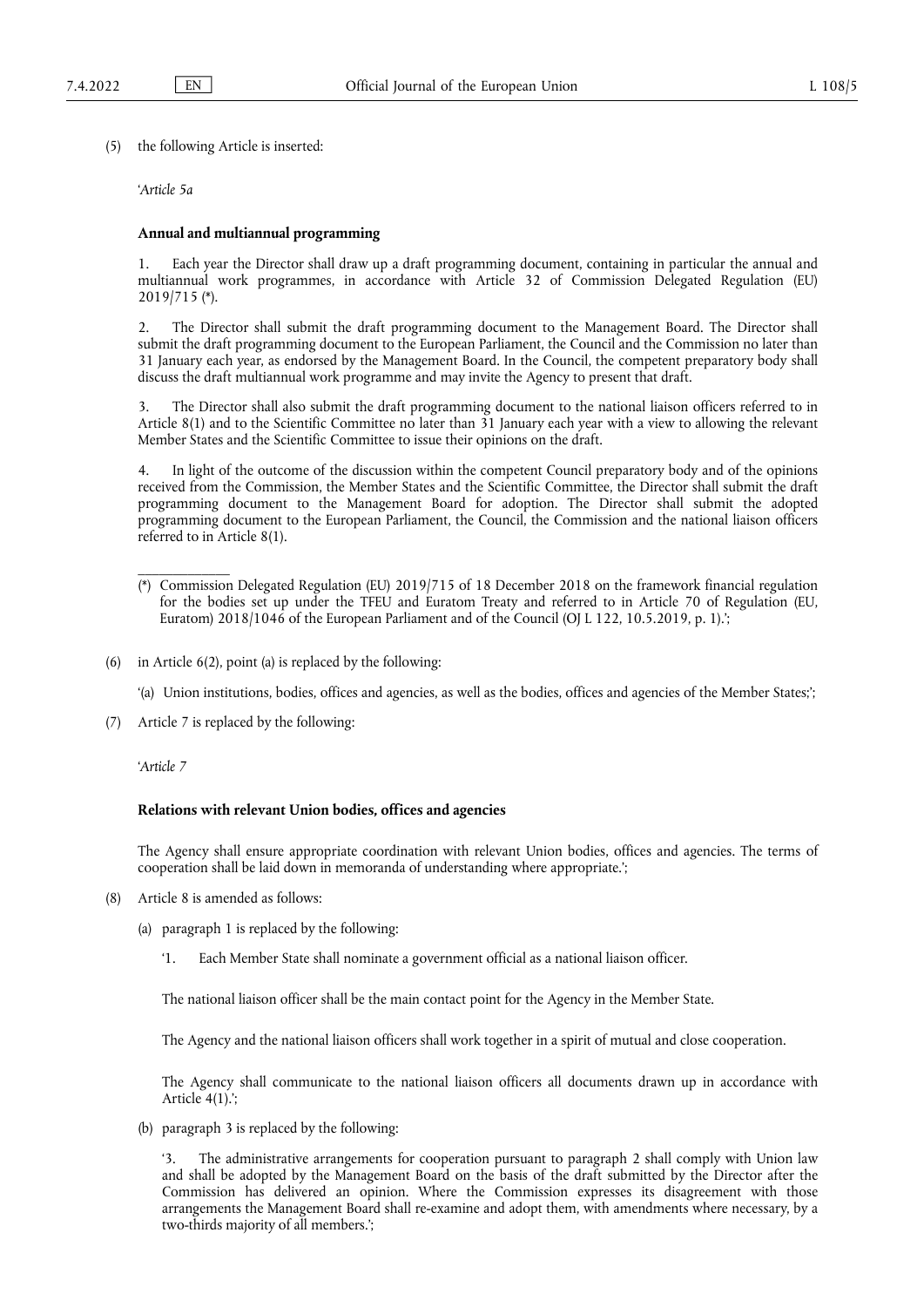(9) Article 9 is replaced by the following:

#### '*Article 9*

#### **Cooperation with the Council of Europe**

In order to avoid duplication and in order to ensure complementarity and added value, the Agency shall coordinate its activities with those of the Council of Europe, particularly with regard to its annual and multiannual work programmes and cooperation with civil society in accordance with Article 10.

To that end, the Union shall, in accordance with the procedure provided for in Article 218 TFEU, enter into an agreement with the Council of Europe for the purpose of establishing close cooperation between the latter and the Agency. That agreement shall include the appointment of an independent person by the Council of Europe to sit on the Agency's Management Board and on its Executive Board, in accordance with Articles 12 and 13.';

- (10) in Article 10(4), point (a) is replaced by the following:
	- '(a) make suggestions to the Management Board on the annual and multiannual work programmes to be adopted pursuant to Article 5a;';
- (11) Article 12 is amended as follows:
	- (a) paragraph 1 is amended as follows
		- (i) the introductory part is replaced by the following:

The Management Board shall be composed of persons with sound knowledge in the field of fundamental rights and with appropriate experience in the management of public or private sector organisations, including administrative and budgetary skills, as follows:';

(ii) the following subparagraph is added:

'The Member States, the Commission and the Council of Europe shall endeavour to achieve an equal representation of women and men on the Management Board.';

(b) paragraphs 3, 4 and 5 are replaced by the following:

The term of office of the members and alternate members of the Management Board shall be five years. A former member or alternate member may be reappointed for one more non-consecutive term.

4. Apart from normal replacement or death, the term of office of the member or the alternate member shall end only when he or she resigns. However, where a member or an alternate member no longer meets the criteria of independence, he or she shall resign forthwith and shall notify the Commission and the Director. In those cases apart from normal replacement, the party concerned shall appoint a new member or a new alternate member for the remaining term of office. The party concerned shall also appoint a new member or a new alternate member for the remaining term of office if the Management Board has established, based on a proposal of one third of its members or of the Commission, that the respective member or alternate member no longer meets the criteria of independence. Where the remaining term of office is less than two years, the term of office of the new member or alternate member may be extended to a full term of five years.

5. The Management Board shall elect its Chairperson and Vice-Chairperson and the other two members of the Executive Board referred to in Article 13(1) from its members appointed pursuant to paragraph 1, point (a) of this Article to serve for a two-and-a-half year term, which may be renewed once.

The Management Board's Chairperson and Vice-Chairperson shall be elected by a majority of two thirds of the members of the Management Board referred to in paragraph 1, points (a) and (c) of this Article. The other two members of the Executive Board referred to in Article 13(1) shall be elected by a majority of the members of the Management Board referred to in paragraph 1, points (a) and (c) of this Article.';

- (c) paragraph 6 is amended as follows:
	- (i) points (a) and (b) are replaced by the following:
		- '(a) adopt the Agency's annual and multiannual work programmes;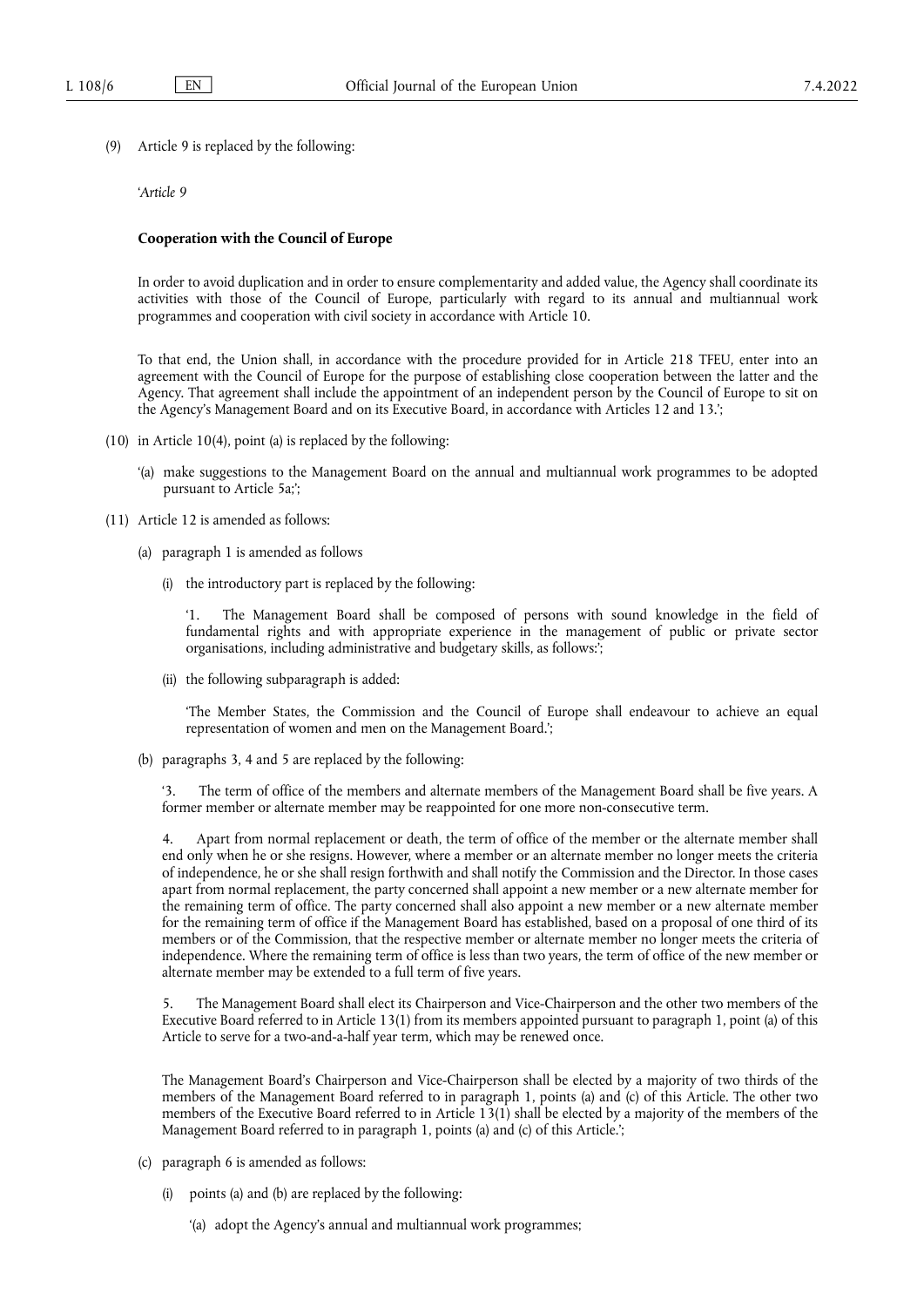- (b) adopt the annual reports referred to in Article 4(1), points (e) and (g), comparing, in the latter one, in particular, the results achieved with the objectives of the annual and multiannual work programmes;';
- (ii) point (e) is replaced by the following:
	- '(e) in accordance with paragraphs 7a and 7b of this Article, exercise, with respect to the staff of the Agency, the powers conferred by the Staff Regulations of Officials of the European Union (the "Staff Regulations") and by the Conditions of Employment of Other Servants of the Union (the "Conditions of Employment") laid down in Council Regulation (EEC, Euratom, ECSC) No 259/68 [\(\\*\)](#page-6-0) on the appointing authority and on the authority empowered to conclude a contract of employment, respectively ("the appointing authority powers");

<span id="page-6-0"></span>(\*) OJ L 56, 4.3.1968, p. 1.';

\_\_\_\_\_\_\_\_\_\_\_\_\_

- (iii) point (i) is replaced by the following:
	- '(i) adopt the implementing rules for giving effect to the Staff Regulations and the Conditions of Employment, in accordance with Article 110(2) of the Staff Regulations;';
- (iv) the following points are added:
	- '(m) adopt a security strategy, including rules on the exchange of EU classified information;
	- (n) adopt rules for the prevention and management of conflicts of interest in respect of its members as well as of the Scientific Committee;
	- (o) adopt and regularly update the communication strategy referred to in Article 4(1), point (h).';
- (d) the following paragraphs are inserted:

'7a The Management Board shall adopt, in accordance with Article 110(2) of the Staff Regulations, a decision based on Article 2(1) of the Staff Regulations and on Article 6 of the Conditions of Employment, delegating relevant appointing authority powers to the Director and defining the conditions under which that delegation of powers can be suspended. The Director shall be authorised to sub-delegate those powers.

7b Where exceptional circumstances so require, the Management Board may by way of a decision temporarily suspend the delegation of the appointing authority powers to the Director and those sub-delegated by the Director and exercise them itself or delegate them to one of its members or to a staff member other than the Director.';

(e) paragraphs 8, 9 and 10 are replaced by the following:

'8. As a general rule, decisions by the Management Board shall be taken by a majority of all members.

Decisions referred to in paragraph 6, points (a) to (e), (g), (k) and (l) shall be taken by a two-thirds majority of all members.

Decisions referred to in Article 25(2) shall be taken by unanimity.

Each member of the Management Board, or in his or her absence his or her alternate, shall have one vote. The Chairperson shall have the casting vote.

The person appointed by the Council of Europe may vote only on decisions referred to in paragraph 6, points (a), (b) and (k).

9. The Chairperson shall convene the Management Board twice a year, without prejudice to extraordinary meetings. The Chairperson shall convene extraordinary meetings on his or her own initiative or at the request of the Commission or of at least one third of the members of the Management Board.

10. The Chairperson or Vice-Chairperson of the Scientific Committee and the Director of the European Institute for Gender Equality may attend meetings of the Management Board as observers. The Directors of other relevant Union agencies and bodies as well as of other international bodies mentioned in Articles 8 and 9 may also attend as observers when invited to do so by the Executive Board.';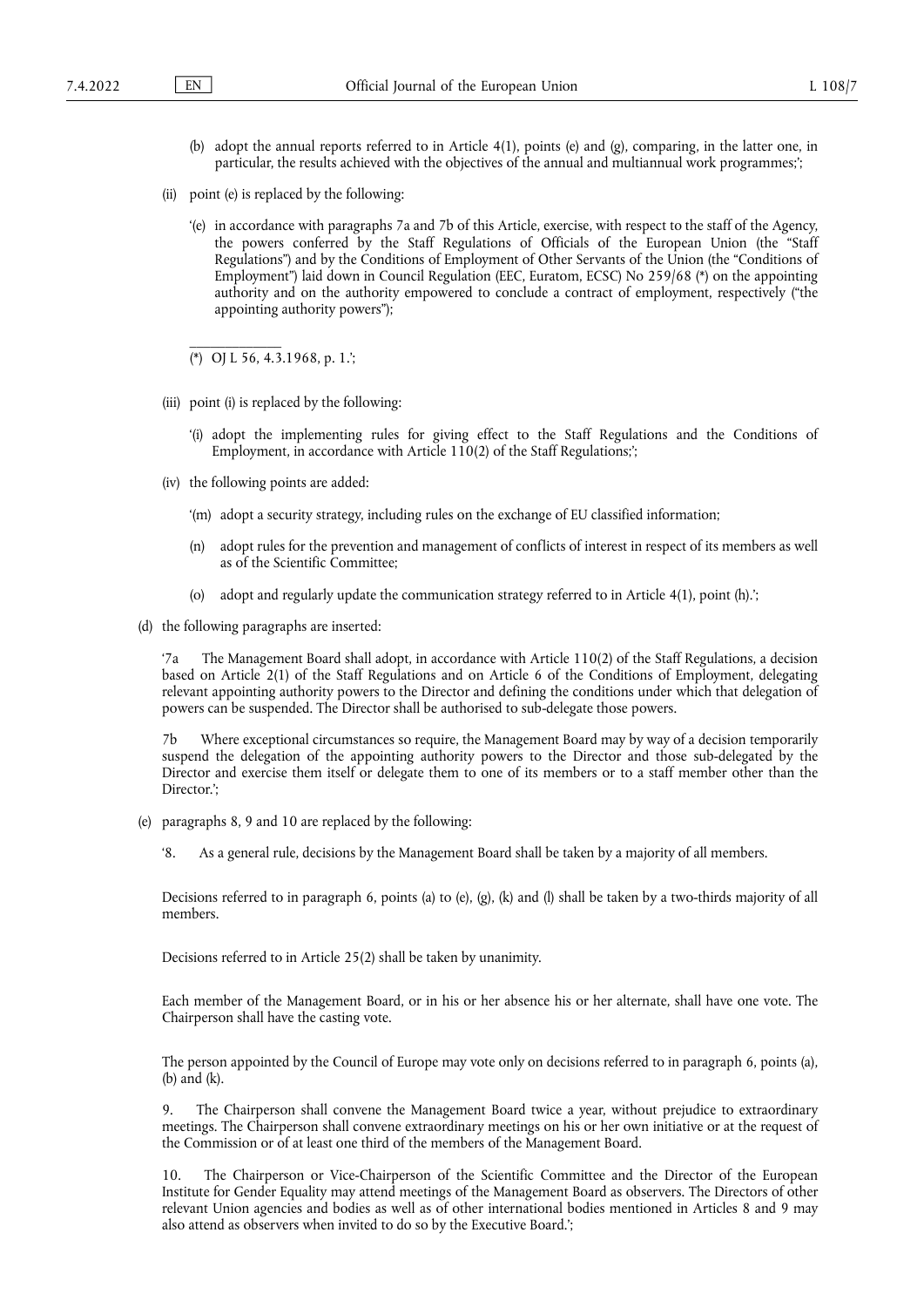(12) Article 13 is replaced by the following:

'*Article 13*

#### **Executive Board**

1. The Management Board shall be assisted by an Executive Board. The Executive Board shall supervise the necessary preparatory work for the decisions to be adopted by the Management Board. In particular, it shall scrutinise budgetary and human resources matters.

- 2. The Executive Board shall also:
- (a) review the Agency's programming document referred to in Article 5a, based on a draft prepared by the Director, and submit it to the Management Board for adoption;
- (b) review the Agency's draft annual budget and submit it to the Management Board for adoption;
- (c) review the draft annual report on the Agency's activities and submit it to the Management Board for adoption;
- (d) adopt an anti-fraud strategy for the Agency, proportionate to the fraud risks, taking into account the costs and benefits of the measures to be implemented and based on a draft prepared by the Director;
- (e) ensure adequate follow-up to the findings and recommendations stemming from the internal or external audit reports and evaluations, as well as from investigations of the European Anti-Fraud Office (OLAF) or of the European Public Prosecutor's Office (EPPO);
- (f) without prejudice to the responsibilities of the Director set out in Article 15(4), assist and advise him or her in the implementation of the decisions of the Management Board with a view to reinforcing the supervision of administrative and budgetary management.

3. Where necessary, for reasons of urgency, the Executive Board may take provisional decisions on behalf of the Management Board, including on the suspension of the delegation of the appointing authority powers in accordance with the conditions referred to in Article 12(7a) and (7b) and on budgetary matters.

4. The Executive Board shall be composed of the Chairperson and the Vice-Chairperson of the Management Board, two other members of the Management Board elected by the Management Board in accordance with Article 12(5) and one of the representatives of the Commission in the Management Board.

The person appointed by the Council of Europe in the Management Board may participate in the meetings of the Executive Board.

5. The Executive Board shall be convened by the Chairperson. It may also be convened at the request of one of its members. It shall adopt its decisions by a majority of its members present. The person appointed by the Council of Europe may vote on items related to the decisions on which that person has a right to vote in the Management Board in accordance with Article 12(8).

6. The Director shall take part in the meetings of the Executive Board, without voting rights.';

- (13) Article 14 is amended as follows:
	- (a) paragraph 1 is replaced by the following:

'1. The Scientific Committee shall be composed of 11 independent persons, highly qualified in the field of fundamental rights, with adequate competences in scientific quality and research methodologies. The Management Board shall appoint the 11 members and approve a reserve list established by order of merit following a transparent call for applications and selection procedure and after having consulted the competent committee of the European Parliament. The Management Board shall ensure even geographical representation and shall endeavour to achieve an equal representation of women and men on the Scientific Committee. The members of the Management Board shall not be members of the Scientific Committee. The rules of procedure referred to in Article 12(6), point (g) shall lay down the detailed conditions governing the appointment of the Scientific Committee.';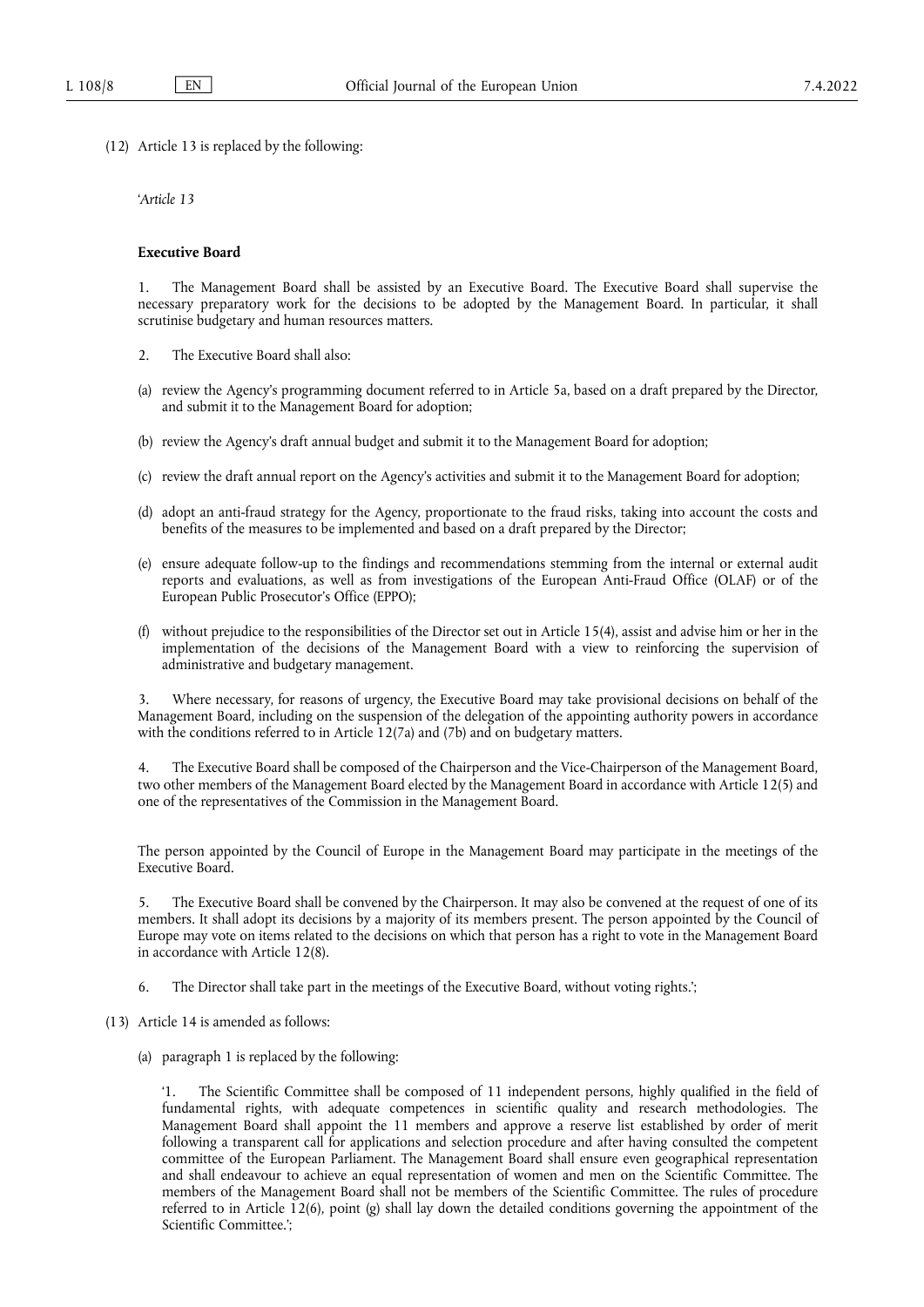(b) paragraph 3 is replaced by the following:

'3. The members of the Scientific Committee shall be independent. They may be replaced only at their own request or in the event of their being permanently prevented from fulfilling their duties. However, where a member no longer meets the criteria of independence, he or she shall resign forthwith and shall notify the Commission and the Director. Alternatively, the Management Board may declare, on a proposal of one third of its members or of the Commission, a lack of independence and revoke the appointment of the person concerned. The Management Board shall appoint the first available person in line on the reserve list for the remaining term of office. Where the remaining term of office is less than two years, the term of office of the new member may be extended to a full term of five years. The list of members of the Scientific Committee shall be made public and shall be updated by the Agency on its website.';

(c) in paragraph 5, the following subparagraph is added:

'The Scientific Committee shall in particular advise the Director and the Agency on the scientific research methodology applied in the Agency's work.';

- (14) Article 15 is amended as follows:
	- (a) paragraphs 3 and 4 are replaced by the following:
		- '3. The Director's term of office shall be five years.

In the course of the 12 months preceding the end of that five-year period, the Commission shall carry out an evaluation in order to assess in particular:

- (a) the performance of the Director;
- (b) the Agency's duties and requirements in the coming years.

The Management Board, acting on a proposal from the Commission, taking into account the evaluation, may extend the term of office of the Director once for no more than five years.

The Management Board shall inform the European Parliament and the Council about its intention to extend the Director's term of office. Within a period of one month before the Management Board formally takes its decision to extend that term of office, the Director may be asked to make a declaration before the competent committee of the European Parliament and to answer questions from its members.

If his or her term of office is not extended, the Director shall remain in office until the appointment of his or her successor.

- 4. The Director shall be responsible for:
- (a) the performance of the tasks referred to in Article 4 and in particular the preparation and publication of the documents drawn up in accordance with Article 4(1), points (a) to (h) in cooperation with the Scientific Committee;
- (b) the preparation and implementation of the Agency's programming document referred to in Article 5a;
- (c) matters of day-to-day administration;
- (d) the implementation of decisions adopted by the Management Board;
- (e) the implementation of the Agency's budget, in accordance with Article 21;
- (f) the implementation of effective monitoring and evaluation procedures relating to the performance of the Agency against its objectives in accordance with professionally recognised standards and performance indicators;
- (g) the preparation of an action plan to follow up on the conclusions of retrospective evaluations assessing the performance of programmes and activities that entail significant spending, in accordance with Article 29 of Delegated Regulation (EU) 2019/715;
- (h) reporting annually to the Management Board on the results of the monitoring and evaluation system;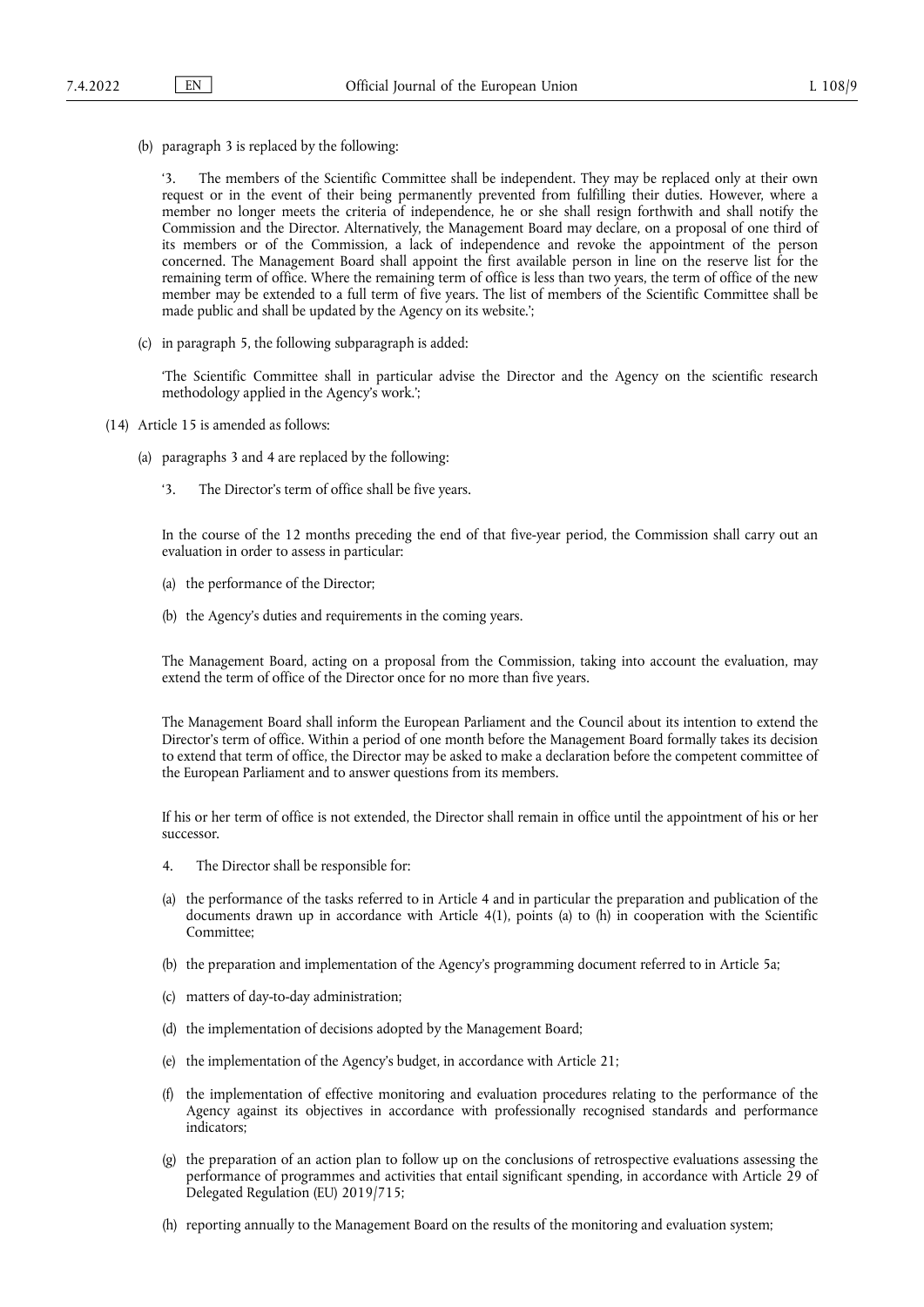- (i) the preparation of an anti-fraud strategy for the Agency and its presentation to the Executive Board for approval;
- (j) the preparation of an action plan to follow up on the conclusions of internal or external audit reports and evaluations, as well as investigations by OLAF and reporting on progress to the Commission and the Management Board;
- (k) cooperation with national liaison officers;
- (l) cooperation with civil society, including coordination of the Fundamental Rights Platform in accordance with Article 10.';
- (b) paragraph 7 is replaced by the following:

'7. The Director may be dismissed before his or her term has expired by the decision of the Management Board, on the basis of a proposal of two thirds of its members or of the Commission, in the event of misconduct, unsatisfactory performance or recurring or serious irregularities.';

(15) in Article 17, paragraph 3 is replaced by the following:

Where the Agency takes decisions under Article 8 of Regulation (EC) No 1049/2001, a complaint may be lodged with the Ombudsman or an action may be brought in the Court of Justice of the European Union (Court of Justice), as provided for in Articles 228 and 263 TFEU respectively.';

(16) Article 19 is replaced by the following:

'*Article 19*

## **Review by the Ombudsman**

The operations of the Agency shall be subject to the supervision of the Ombudsman in accordance with Article 228 TFEU.';

- (17) Article 20 is amended as follows:
	- (a) in paragraph 3, the first subparagraph is replaced by the following:

'3. The revenue of the Agency shall, without prejudice to other resources, comprise a subsidy from the Union, entered in the general budget of the Union (Commission section).';

(b) paragraph 7 is replaced by the following:

'7. On the basis of the estimate, the Commission shall enter in the preliminary draft general budget of the Union the estimates it considers necessary for the establishment plan and the amount of the subsidy to be charged to the general budget, which it shall place before the budgetary authority in accordance with Article 314 TFEU.';

(18) Article 24 is replaced by the following:

'*Article 24*

# **Staff**

1. The Staff Regulations and the Conditions of Employment and the rules adopted jointly by the Union institutions for the purpose of applying the Staff Regulations and the Conditions of Employment shall apply to the staff of the Agency and its Director.

2. The Management Board may adopt provisions to allow national experts from Member States to be employed on secondment at the Agency.';

(19) Article 26 is replaced by the following:

'*Article 26*

## **Privileges and immunities**

Protocol No 7 on the Privileges and Immunities of the European Union, annexed to the TEU and to the TFEU, shall apply to the Agency.';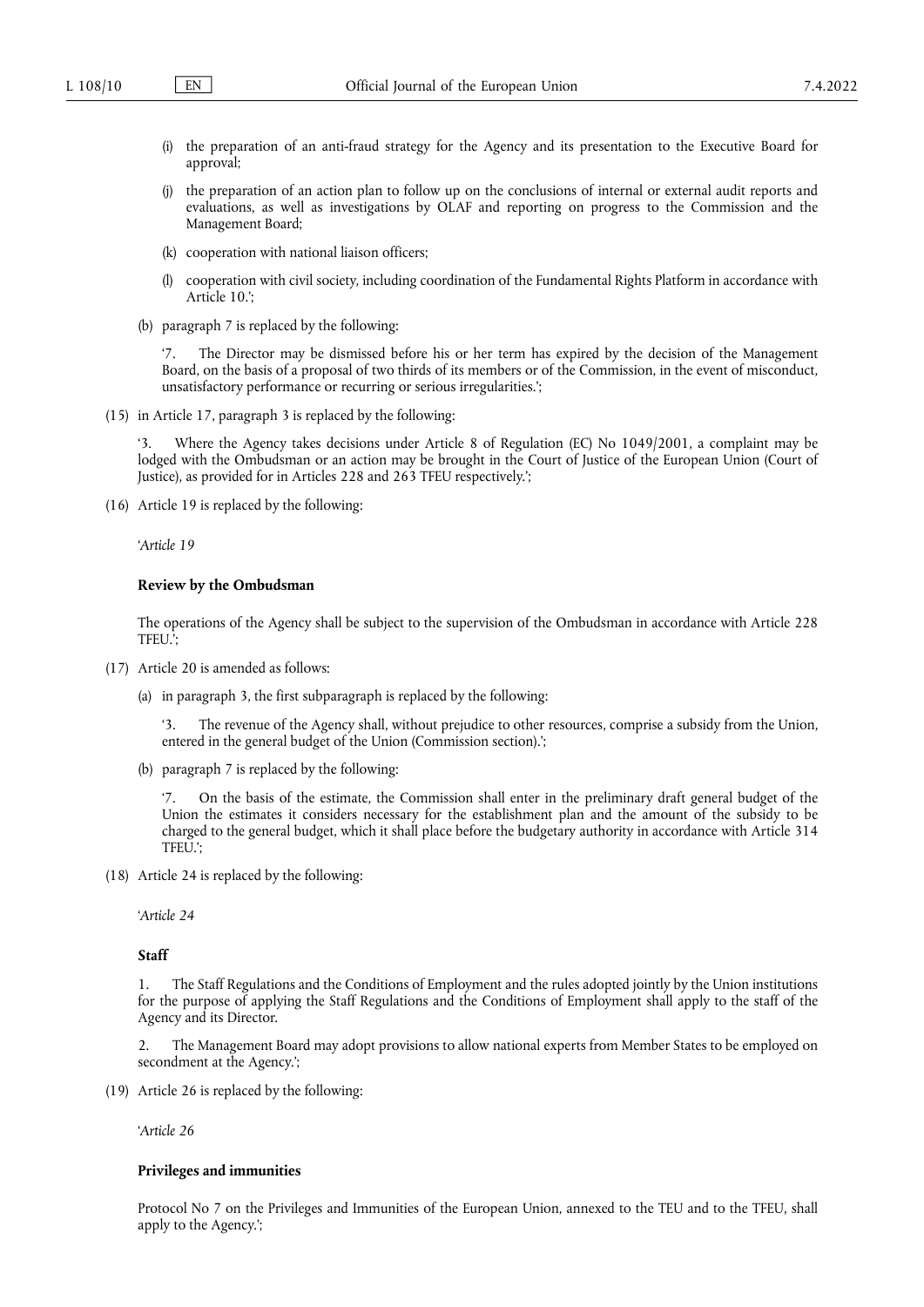(20) in Article 27, paragraph 3 is replaced by the following:

The Court of Justice shall have jurisdiction in actions brought against the Agency under the conditions provided for in Articles 263 and 265 TFEU.':

(21) in Article 28, paragraphs 2 and 3 are replaced by the following:

'2. The participation referred to in paragraph 1 and the relevant modalities shall be determined by a decision of the relevant Association Council, taking into account the specific status of each country. The decision shall indicate in particular the nature, extent and manner in which those countries will participate in the Agency's work, within the framework set in Articles 4 and 5, including provisions relating to participation in initiatives undertaken by the Agency, to the financial contribution and to staff. The decision shall comply with this Regulation and with the Staff Regulations and the Conditions of Employment. The decision shall provide that the participating country may appoint an independent person fulfilling the qualifications for persons referred to in Article 12(1), point (a) as observer to the Management Board without a right to vote. Upon the decision of the Association Council the Agency may deal with fundamental rights issues within the scope of Article 3(1) in the relevant country, to the extent necessary for the gradual alignment to Union law of the country concerned.

3. The Council, acting unanimously on a proposal by the Commission, may decide to invite a country with which a Stabilisation and Association Agreement has been concluded by the Union to participate in the Agency as an observer. If it does so, paragraph 2 shall apply accordingly.';

(22) Article 29 is deleted;

- (23) Article 30 is amended as follows:
	- (a) the title is replaced by the following:

'*Evaluations and review*';

(b) paragraphs 3 and 4 are replaced by the following:

By 28 April 2027, and every five years thereafter, the Commission shall commission an evaluation to assess in particular the impact, effectiveness and efficiency of the Agency and its working practices. The evaluation shall take into account the views of the Management Board and other stakeholders at both Union and national levels.

4. On the occasion of every second evaluation as referred to in paragraph 3, there shall also be an assessment of the results achieved by the Agency having regard to its objectives, mandate and tasks. The evaluation may, in particular, address the possible need to modify the mandate of the Agency, and the financial implications of any such modifications.

5. The Commission shall submit the conclusions of the evaluation referred to in paragraph 3 to the Management Board. The Management Board shall examine the conclusions of the evaluation and issue to the Commission such recommendations as may be necessary regarding changes in the Agency, its working practices and the scope of its mission.

6. The Commission shall report to the European Parliament and the Council on the findings of the evaluation referred to in paragraph 3 and the recommendations of the Management Board referred to in paragraph 5. The findings of that evaluation and those recommendations shall be made public.';

(24) Article 31 is deleted.

#### *Article 2*

#### **Entry into force**

This Regulation shall enter into force on the twentieth day following that of its publication in the *Official Journal of the European Union*.